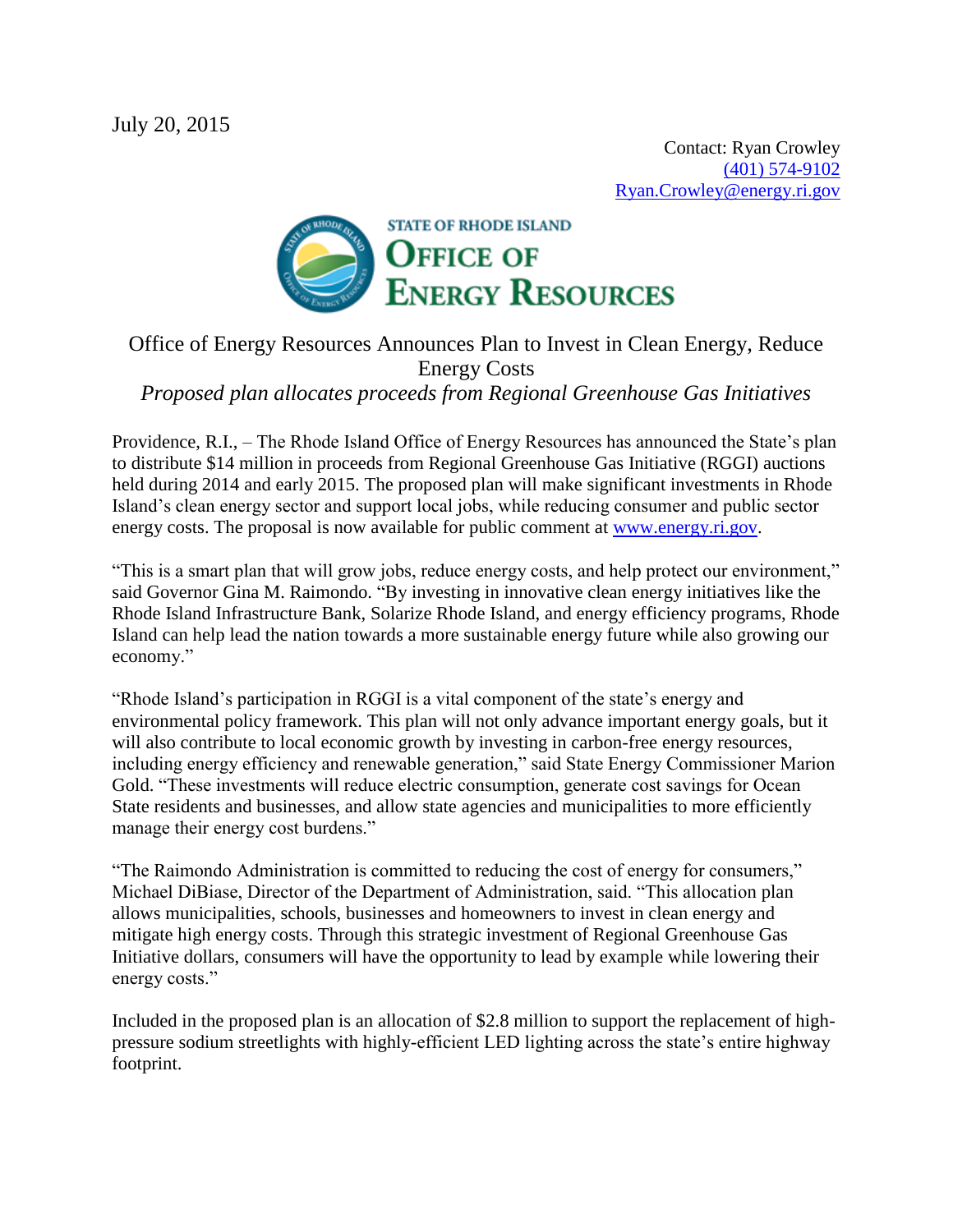"Environmental protection is a top priority at RIDOT as we work to reduce energy consumption to help reduce greenhouse gas emissions," Rhode Island Department of Transportation Director Peter Alviti Jr. said. "The conversion to LED streetlights not only has the potential of reducing statewide energy costs by approximately \$1 million per year, but it also demonstrates the financial benefits of good environmental stewardship."

The plan also proposes to strategically deploy funds to support a variety of clean energy programs and investments, including:

- \$3 million to support the capitalization of the Rhode Island Infrastructure Bank;
- Nearly \$3.6 million to support cost-effective energy efficiency measures for residential, commercial, and industrial energy consumers;
- \$1 million to support the installation of highly-efficient LED streetlights and controller technologies throughout Rhode Island municipalities;
- \$1 million to support investments in clean energy and efficiency measures in state and municipal facilities; and
- \$300,000 to support the adoption of residential rooftop solar through new Solarize campaigns across Rhode Island.

"In addition to the cost and energy savings, these investments will reduce greenhouse gas emissions and other air pollutants, such as nitrogen oxides, that result from the combustion of fossil fuels," said Department of Environmental Management Director Janet Coit. "Each kilowatt-hour of energy saved or generated by a renewable energy source means one less kilowatt-hour generated from fossil fuel-fired sources, improving air quality. Programs like these may start small, but they represent important steps forward toward achieving our greenhouse gas reduction goals and transitioning to a clean energy future."

The proposed plan will not only drive energy and cost savings for local consumers and the public sector, but also:

- advance state energy and environmental policy goals;
- support local jobs and economic growth in Rhode Island's clean energy economy;
- diversify our local energy supply portfolio, and
- enhance energy security and sustainability.

Public comments on the proposed plan may be submitted in writing to the Office of Energy Resources at: One Capitol Hill, Providence, Rhode Island 02908 or via email to [Barbara.Cesaro@energy.ri.gov.](mailto:Barbara.Cesaro@energy.ri.gov)

A Public Hearing on this proposal will be held on July 29, 2015, at 10:00 a.m. in Conference Room B, Second Floor, One Capitol Hill, Providence, Rhode Island.

RGGI puts a cap on greenhouse gas emissions from the electric power sector in participating states and sells tradable allowances at auction. Rhode Island uses its portion of the proceeds from the auctions to support projects focused on renewable energy, as well as energy efficiency measures and programs, grid modernization, and innovation.